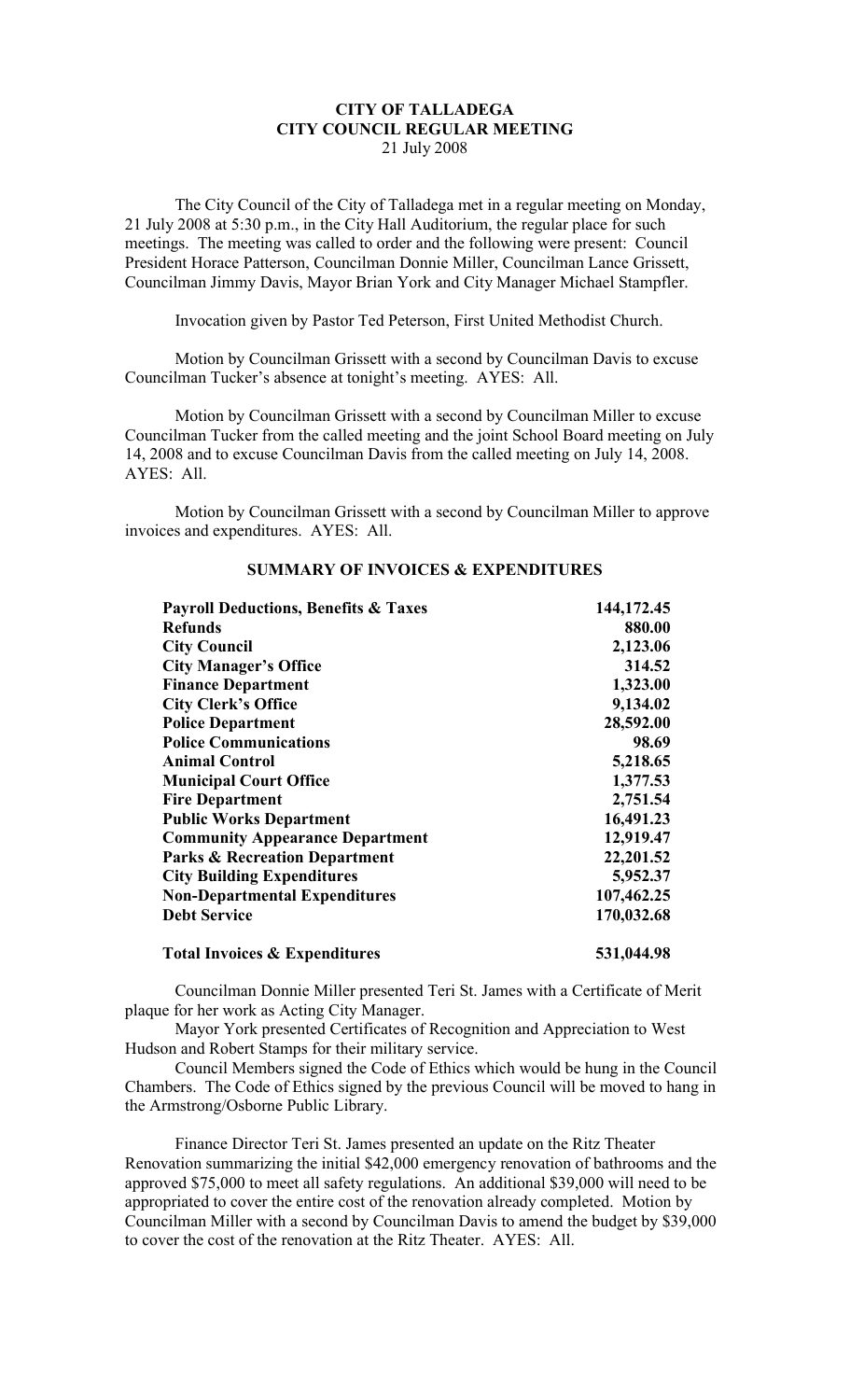Motion by Councilman Miller with a second by Councilman Grissett to approve purchase of football equipment for the Parks & Recreation Department's football league program. AYES: All.

Motion by Councilman Grissett with a second by Councilman Davis for adoption of revised job descriptions and pay grades for City Clerk and Purchasing/Safety Director. AYES: All.

Mayor York presented a Letter of Commendation to Boyd McGehee who was honored as "Young Agent of the Year." Council President Patterson stated what an honor it was to have young people return to Talladega to work.

Motion by Councilman Grissett with a second by Councilman Davis to approve the settlement agreement presented by Charter Communications for back franchise fees. AYES: All. Councilman Miller announced the public hearing schedule for August 7, 2008 at 5:30 pm at the Ritz Theater. A Charter Communication representative would be present and the public's comments were welcome.

**Resolution #1697** to approve the renewal of the Section 5311 grant application for the Public Transportation program and designating East Alabama Regional Planning and Development Commission as the local implementing agency.

**Resolution #1698** to approve a contract with Eagle 1 Resources to investigate all current and proposed railroad crossings for which the City is paying easement fees.

**Resolution #1699** to amend the Krebs contract to include \$16,750 for engineering work on the Highway 77/275 water project.

Motion by Councilman Davis with a second by Councilman Miller to approve Resolutions #1697 and #1699. Roll Call. AYES: All.

After some discussion, motion by Councilman Grissett with a second by Councilman Davis to approve Resolution #1698. Roll Call. AYES: All.

Motion by Councilman Grissett with a second by Councilman Miller to approve invoices and expenditures for the Water Department. AYES: All. **Expenditures for July 7-17, 2008 \$ 318,299.22**

The City Manager addressed several topics under other business for the Council:

- The issue of the bond for paving is almost complete. Paving should start as early as late October.
- The removal of unsafe playground equipment has been completed.
- As for the issue of the ATAP fence at the Airport, the attorney wishes to investigate property rights and needs to take additional time before advising the Council.
- The draft of the garbage collection bid specifications has been completed and perhaps within four weeks there will be a new contract. There was some discussion of biodegradable bags used to bag leaves and using the City's trucks for emergency situations such as cleanup after storms.
- Requested that a professional firm look into the water pressure issues at Shocco Springs.
- School Board requested several flashing lights at school areas and the goal is to have these changes completed before the opening of school on August  $7<sup>th</sup>$ .
- Updated the Council on the Water Main Extension and Elevated Storage Tank Project that is estimated at \$6,103,600.00. Contacted Senator Preuitt concerning additional funding and indicated that a small rate increase may be necessary to finance this project.

Council President Patterson requested that the City Manager look into the Brecon Recreation Center hours as he had phone calls from several senior citizens concerning the Center.